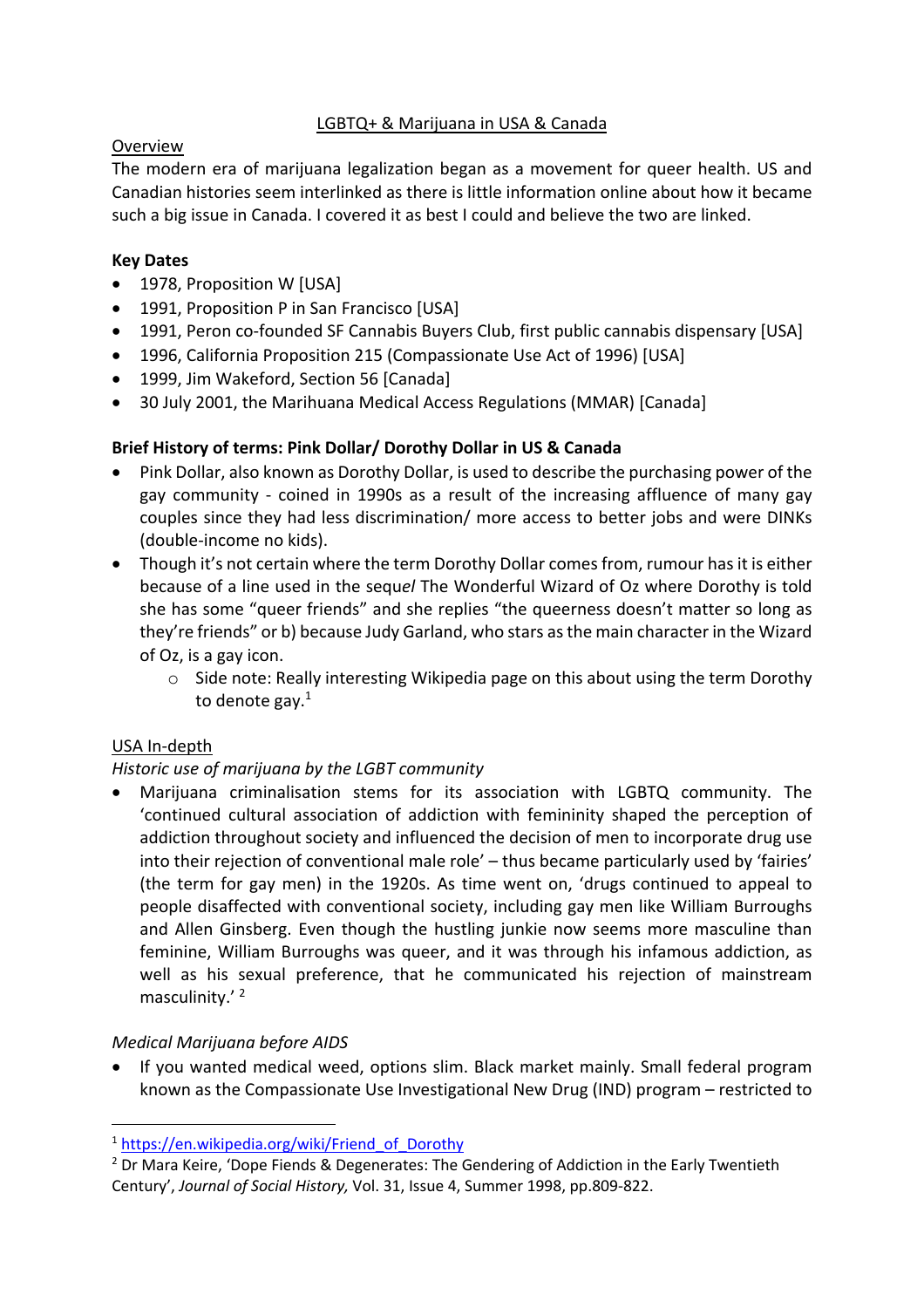patients with certain cancers, glaucoma, or rare illnesses – even at its peak, only ever supplied 30 active patients [at one time]... helped combat a cancer-wasting syndrome in which people lost 10% of their body weight in addition to having diarrhoea, weakness and/ or fever for 30 days or more<sup>'3</sup>

## *California, Marijuana, and the LGBTQ community before AIDS*

- In 1975, Harvey Milk became first openly homosexual elected official in US history when he was elected as City Supervisor in SF. Campaigned on platform for the legalization of marijuana. Assassinated while in office. According to Dennis Peron, he encouraged residents to protect California's cannabis laws through civil disobedience: "They can't bust us all". $4$
- 1978 campaign for **Proposition W**, non-binding policy statement that called on SF's DA & police chief to stop arresting and prosecuting people who cultivate, traffic, or possess marijuana. With Milk's help, 63% of SFs approved the proposition, sent message they wanted serious reform. Unfortunately, local officials chose not to act on public opinion, but his activist work lived on in the efforts of Dennis Peron.<sup>5</sup>

## *AIDS Epidemic & Push*

- Initial push for state medicinal marijuana legalization started in California by LGBTQ activists in response to AIDS epidemic. Those with aids were 'not just any gay men; they were men fresh from the first decade of agitations for gay rights – men with political experience…only 3 years after 1979 White Night riots in SF that followed lenient sentencing of ex-cop and ex-supervisor Dan White for the assassination of openly gay SF Board of Supervisors member Harvey Milk' just 3 years prior… sparked the fervent community activism machine that would eventually mobilize local funds for AIDS care and research and agitate for California-wide medical cannabis… make lifelong activists.'6
- Why marijuana?
	- o 'Between the weight loss brought on by AIDS-related diseases and the nausea/ loss of appetite caused by early HIV medication [antiretroviral] AZT, everyone was emaciated. For a lot of people, the munchies were a godsend.'7
	- $\circ$  "Marijuana was just part of the treatment... it helped alleviate some of the symptoms of AIDS and the horrible cocktails they put them on initially, which were almost proving as deadly as the virus was'. <sup>8</sup>
	- $\circ$  'Doctors who often had close relationships with AIDS patients... began to advocate for patient usage to fight AIDS' wasting syndrome.' 9
	- o In the Washington Post, 1990: 'Some people with AIDS have a motto: "Die high". All over America, AIDS patients are smoking marijuana to suppress their nausea and regain weight. "People are using marijuana to try to stay alive… but they figure if they are going to die of AIDS, why not die high?"…There is another reason for smoking pot, the same reason he began smoking it in 1968: "Marijuana seems to

<sup>&</sup>lt;sup>3</sup> https://prohbtd.com/a-queer-origin-how-medical-marijuanas-roots-grew-from-aids-activism

<sup>4</sup> https://www.civilized.life/articles/harvey-milk-marijuana/

<sup>5</sup> https://www.civilized.life/articles/harvey-milk-marijuana/

<sup>6</sup> https://prohbtd.com/a-queer-origin-how-medical-marijuanas-roots-grew-from-aids-activism

<sup>7</sup> https://www.them.us/story/buck-angel-cannabis-company

<sup>8</sup> https://www.them.us/story/buck-angel-cannabis-company

<sup>9</sup> https://prohbtd.com/a-queer-origin-how-medical-marijuanas-roots-grew-from-aids-activism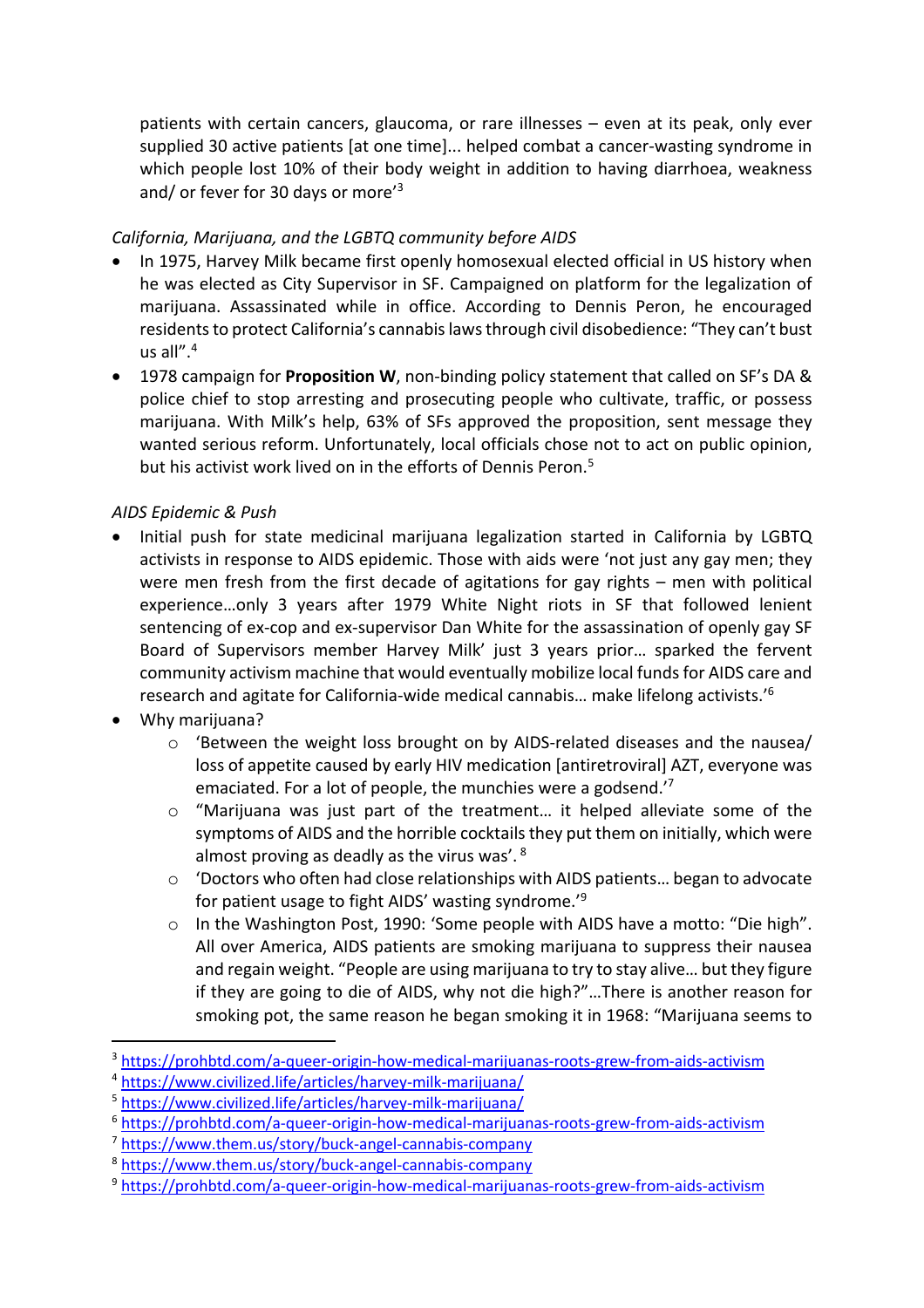yank me out of those dark places your mind tends to go. It shines new light on your and you realize things aren't as bad as you think".10

- Who/ How?
	- o **KEY EVENT, [Note, not LGBT as they contracted AIDS through blood transfusion, but their fight for legalized marijuana in wake of their death was largely fought for by LGBTQ community as they were the ones suffering from high rate of AIDS]:**  People tested the waters, 1990 – Barbara Jenks, 24, states in court "I've got to smoke marijuana, I've got to, or I'll die", 'during a trial in August in Panama City, Fla. She and her husband Kenny Jenks were charged with possessing and cultivating marijuana…. Proponents of allowing marijuana for medical purposes say the Jenkses' case is important to AIDS patients nationwide' hoping it would 'force the government to make marijuana more available.' '"I don't do it to get high", said a 37-year-old Miami man with AIDS. "I never used marijuana before. I use it to get rid of my headaches". There is one known case in the US where an AIDS patient received permission from the federal government to use marijuana… he fought the charge and received permission to use the drug legally  $-10$  days before he died.'11

# o **KEY EVENT 1991, Proposition P in San Francisco:**

- § *Leading up to:* Dennis Peron worked with City Hall, got the DA of San Francisco (SF) involved, and got the ball rolling. Peron sold weed to men with HIV.<sup>12</sup>
- *Event:* Prop P was a non-binding ballot measure expressing support for medical use of cannabis. It passed with 79% of the vote. City board of supervisors soon followed with Resolution 141-92, which urged law enforcement not to prosecute individuals using cannabis under a doctor's care (as proven by a letter from the treating physician).
- *Impact?* Peron co-founded SF Cannabis Buyers Club, first public cannabis dispensary for AIDS patients.<sup>13</sup> Led to other clubs popping up around California.14 'More than just increasingly availability, Peron set a tone for the future of medical weed', patient-to-patient communication within his club allowed users to work out, in absence of official tests/ documentation, what strain works best for each condition for example.<sup>15</sup>
- § *Pushback?* Californian elected officials sympathised with ballot, but despite public support, then-Governor Pete Wilson vetoed it.

# o **KEY EVENT 1996, California Proposition 215 (Compassionate Use Act):**

cc6215f0f7eb/?utm\_term=.a2e43b63955f

cc6215f0f7eb/?utm\_term=.a2e43b63955f

<sup>10</sup> https://www.washingtonpost.com/archive/lifestyle/wellness/1990/11/20/medicalnecessity-and-marijuana-use/d53fc776-5112-4ce4-9d6e-

<sup>11</sup> https://www.washingtonpost.com/archive/lifestyle/wellness/1990/11/20/medicalnecessity-and-marijuana-use/d53fc776-5112-4ce4-9d6e-

<sup>12</sup> https://www.washingtonblade.com/2019/04/17/lgbtq-and-cannabis-activists-say-histories-longintertwined/

<sup>13</sup> https://www.washingtonblade.com/2019/04/17/lgbtq-and-cannabis-activists-say-histories-longintertwined/

<sup>14</sup> Boire, Richard Glen; Feeney, Kevin (January 26, 2007). *Medical Marijuana Law*. Ronin Publishing.

<sup>15</sup> https://prohbtd.com/a-queer-origin-how-medical-marijuanas-roots-grew-from-aids-activism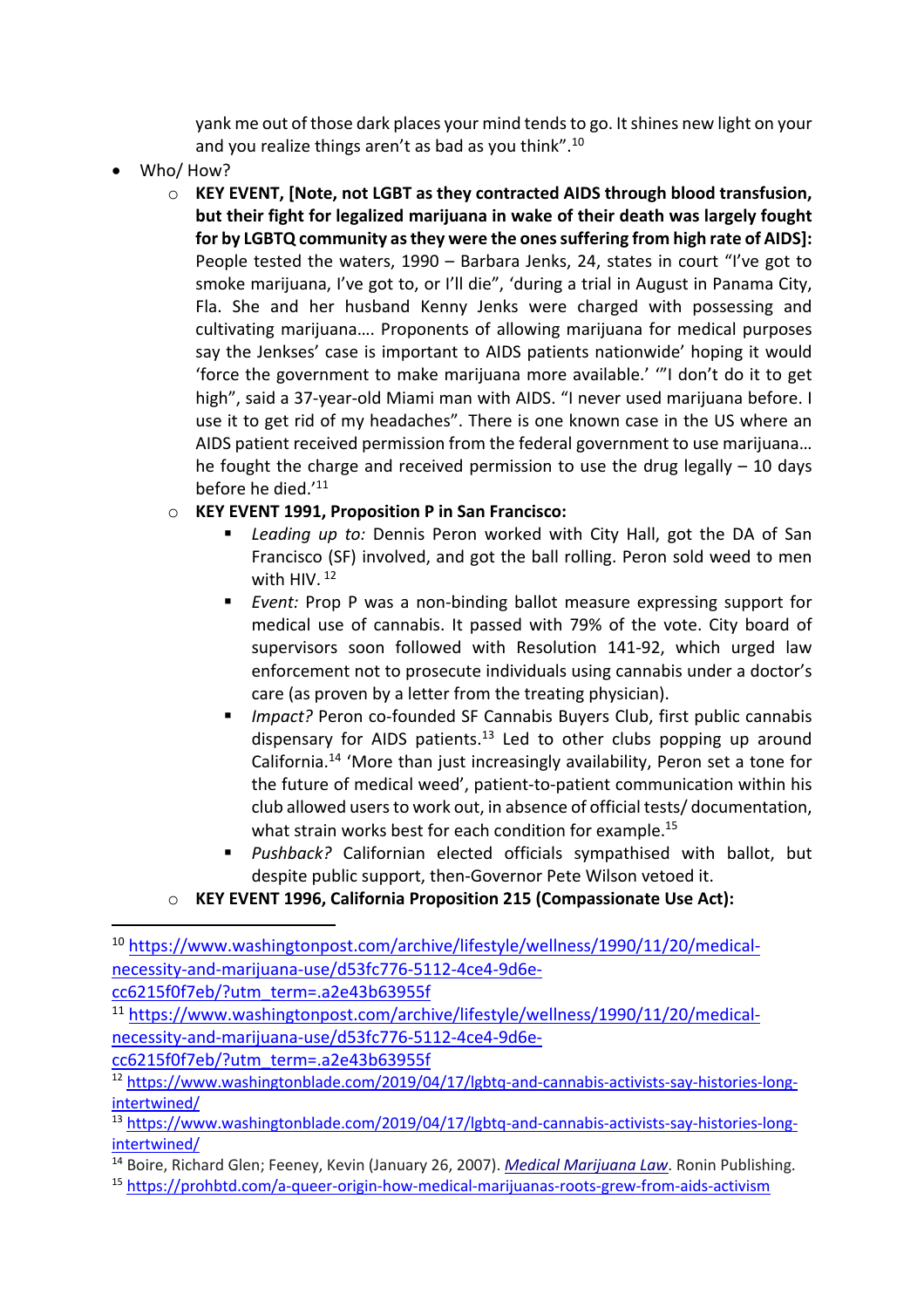- § *Leading up to:* 
	- Evidence shows many Cali residents supported medical use of marijuana – LA Daily News in 199, for example, 'showed a ballot measure passed in the city of Santa Cruz stated police officials should look the other way with seriously ill persons possessing marijuana. It was the third California county to do so.'16
	- Commercials/ advertising material played on the "compassionate use" theme.
	- 'Campaign in support of Prop 215 was aided unintentionally by Attorney General Dan Lungren, In August of 1996, Lungren authorized a raid of Peron's Cannabis Buyers Club. On October 11, 1996, less than a month before the election, Peron and others at the club were arrested for possession and transporting of marijuana… many viewers perceived the raid as an abuse of power improperly brought against a person trying to serve the needs of the seriously ill.'<sup>17</sup>
	- Lynette Shaw, an AIDS activist who worked for Peron's Cannabis Buyers Club, helped out the chief of police when he came to her seeking help for the officers that were losing vast amounts of weight due to AIDS. Helped changed his opinion on the proposition.18
	- In absence of progress on federal front, advocates took to statelevel. Peron spearheaded a drive to legalize marijuana by bringing the issue directly to state voters in the 1996 election. Citizens/ organizations can put initiatives on state-wide ballots for a yes or no vote. Needed 433,000 signatures to get it on the ballot – long/ expensive process. Peron & allies formed a PAC, 'Californians for Compassionate Use' – ended up getting 850,000 signatures! By the time Prop 215 came to a vote, Peron and allies out-organized/ outspend opposition, raising nearly \$2.5m.<sup>1920</sup>
- **Event:** The measure passed with 56% of the vote and allowed the use, possession, and cultivation of cannabis by patients with a physician's recommendation, for treatment of cancer, anorexia, AIDS, chronic pain, spasticity, glaucoma, arthritis, migraine, or "any other illness for which

https://scholarlycommons.pacific.edu/cgi/viewcontent.cgi?referer=https://www.google.com/&http sredir=1&article=1093&context=facultyarticles

<sup>&</sup>lt;sup>16</sup> LA Daily News, Nov. 8 1992 at N1, cites by Michael Vitiello in 'Proposition 215: De Facto

Legalization of Pot and the Shortcomings of Direct Democracy', *McGeorge School of Law Scholarly Articles* 

<sup>[</sup>https://scholarlycommons.pacific.edu/cgi/viewcontent.cgi?referer=https://www.google.com/&http sredir=1&article=1093&context=facultyarticles]

<sup>17</sup>https://scholarlycommons.pacific.edu/cgi/viewcontent.cgi?referer=https://www.google.com/&htt psredir=1&article=1093&context=facultyarticles

<sup>18</sup> https://www.outfrontmagazine.com/inthemag/front-lines-queer-cannabis-fueled-legacy-dennisperon-lynette-shaw/

<sup>19</sup> https://hopes.stanford.edu/medical-marijuana-policy-in-the-united-states/

 $20$  Read more about who contributed to the fund on page 715 of this scholarly article: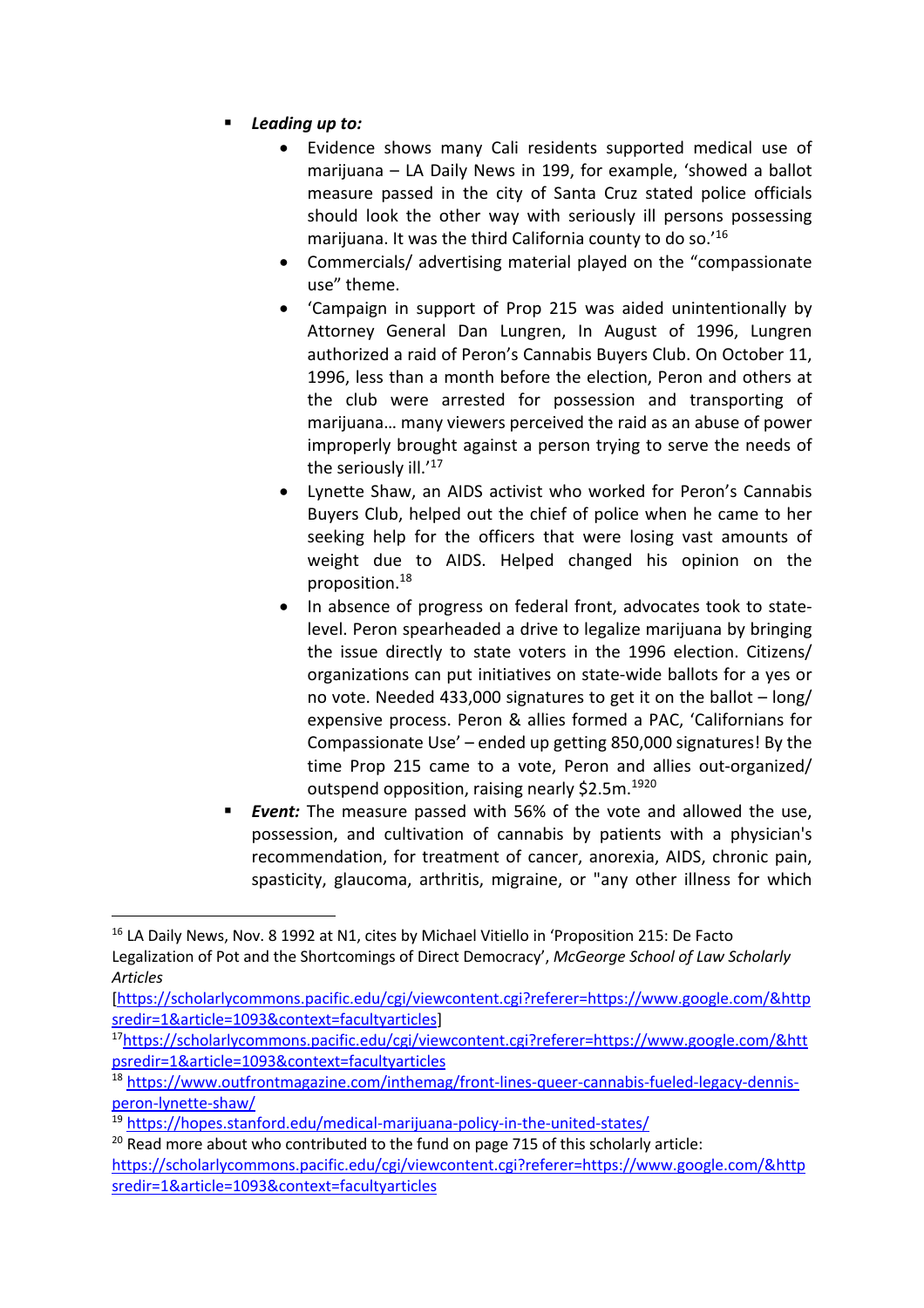marijuana provides relief". The law also allowed patient caregivers to cultivate cannabis, and urged lawmakers to facilitate the "safe and affordable distribution of marijuana".21

- **Impact?** Prop 215 defied federal law showed people at the grassroots level could use states' rights to get this done. The passage of Proposition 215 was followed by the approval of five more medical cannabis ballot initiatives in 1998 (Washington, Oregon, Alaska, Nevada, and the District of Columbia). Maine followed in 1999, along with Nevada (for a second time) and Colorado in 2000. Also, in 2000, Hawaii became the first state to legalize medical cannabis through an act of state legislature.<sup>22</sup>
- **Pushback?** Worth noting, Clinton initially pushed back and wanted to punish physicians that recommended marijuana to their patients. However, in Sept. 2000, 'the US District Court for Northern California (a federal judiciary), issued a ruling that limited the ability of federal officials to punish physicians who prescribed medical marijuana under the guidelines of Prop 215.'23
	- Gets a bit complicated w/ legal challenges after this but more to do with states' rights vs federal gov and less about LGBT. Follow the link just cited if you need more about that.

## Today

- 'Queer rights and cannabis legalization are progressing as parallel socio-political movements, gaining national acceptance that would have been unthinkable earlier.'24
	- $\circ$  I've noticed people use gay marriage to talk about marijuana legalization several articles on Google about it. 'Both are controversial social issues about which public opinion has changed dramatically in the past few years; on both issues, polls show the public closely divided but tipping toward legalization.'25 Seen as a learning point from which to launch marijuana legalization policies.
- Trans porn star, Buck Angel, starts angel cannabis company as wants to bring weed back to LGBT community – "It's going to become an all-white male corporate out there, and the queer community that's been in on it forever and started this whole thing will be left out." For their weed delivery centre, only hires queer, female or non-white drivers. The company donates a dollar for every product sold to help homeless seniors through the elderly services department at the LA LGBT Centre and he is committed to spreading the message about how cannabis can help with LGBTQ -specific health problems inc. mental health problems and substance abuse. 26
- Limited still 'In 2018, just as in 1988, the best medical advice involving marijuana, queer health care, or both, passes from friend to friend, through community centres and group

<sup>22</sup> Eddy, Mark (April 2, 2010), *Medical Marijuana: Review and Analysis of Federal and State Policies*(PDF), Congressional Research Service

eb5280c81c63\_story.html?utm\_term=.2c407df890c4

<sup>21</sup> https://medicalmarijuana.procon.org/sourcefiles/california-proposition-215.pdf

<sup>23</sup> https://hopes.stanford.edu/medical-marijuana-policy-in-the-united-states/

<sup>24</sup> https://www.them.us/story/buck-angel-cannabis-company

<sup>25</sup> https://www.washingtonpost.com/opinions/marijuana-and-same-sex-marriage-a-common-pathto-legalization/2013/04/04/41a055d6-9ca3-11e2-9a79-

<sup>26</sup> https://www.them.us/story/buck-angel-cannabis-company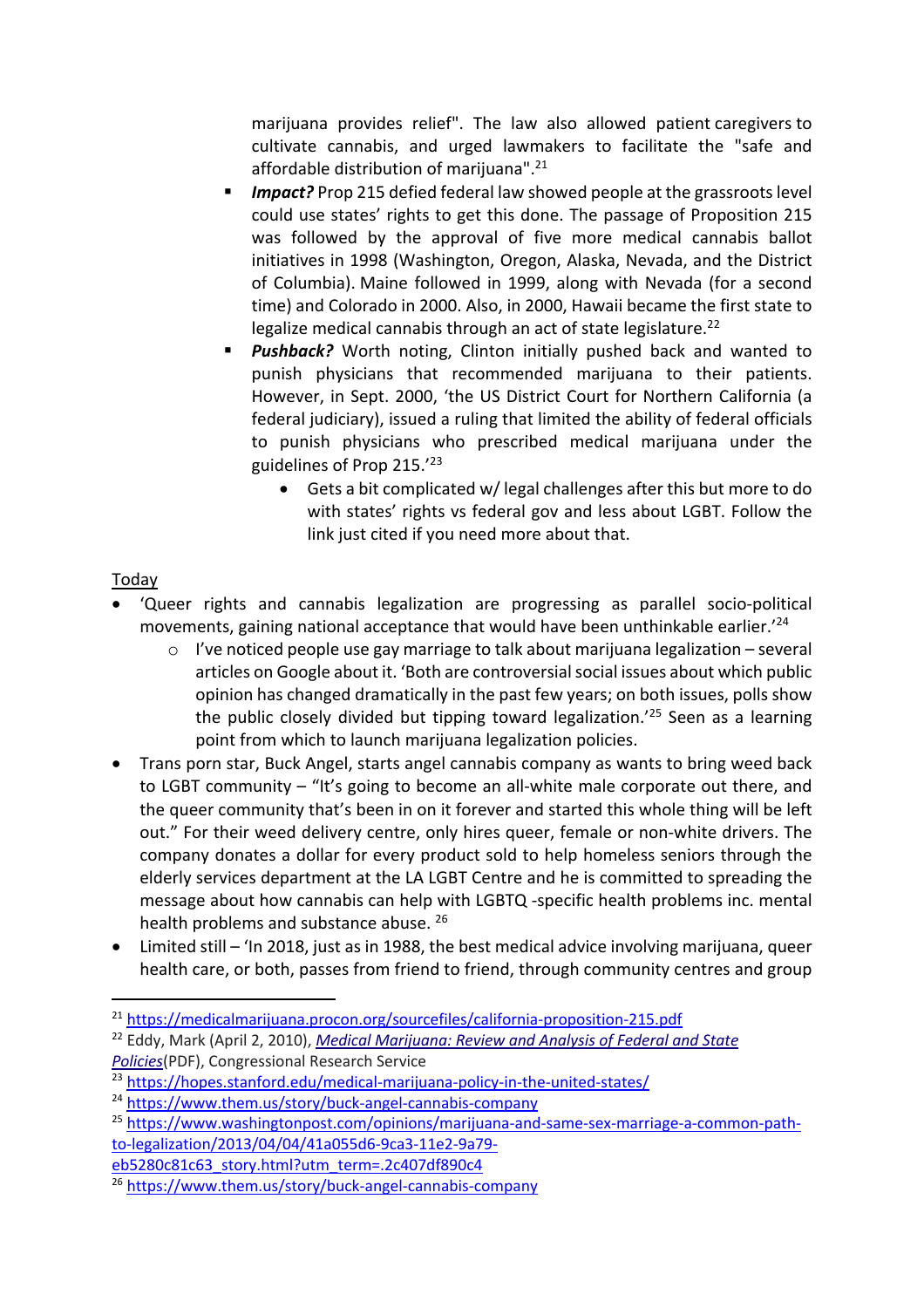chats and informal networks that typically lack the luxury of formal research and expertise.'27

## Canada

- 1979, First AIDS case in Canada diagnosed (retrospectively) in Montreal.
- 'By the 1990s, the pressure to revisit marijuana's health uses was building. Surveys found that 80% of Canadians favoured legalizing marijuana use for medical reasons. Non-profit groups, often called compassion clubs – sprang up across Canada to facilities the distribution of marijuana to members who said the drug provided them relief from a variety of health complaints that no other medication could match.'
- Largely follows stories of the US clearly linked timeline wise as soon after California legalized medical marijuana, there seemed to be Canadians now fighting the law too.
- **Hilary Black** opened the first storefront Compassion Club [targeting AIDS/HIV] in Vancouver in 1997, and cannabis influence seeped into the political scene thanks to **Marc Boris St Maurice** with a Quebec provincial party, the Bloc Pot (1997), and a federal party, The Marijuana Party.28 *[Not in the LGBTQ+ community, but again, wanted to help out].*
- E.g. **Chris Clay** in 1997 sentenced to 3 years' probation for marijuana possession and trafficking. Purposefully sold plants with the intention of challenging the constitutionality of marijuana laws. "I'm also concerned about the thousands of Canadians who have criminal records just from marijuana possession." 'Clay said he plans to move to Vancouver and assist a group that helps AIDS, cancer, and MS victims obtain medical marijuana'.29

#### **2001: Marihuana Medical Access Regulations (MMAR) Introduced**

- *Leading Up To:* 
	- o In 1999, Health Canada initiated a centralized federal medicinal cannabis program in response to 1998 court case focused on **Jim Wakeford**, living with HIV/AIDS who faced cannabis possession and cultivation charges for attempting to grow a supply of medical cannabis to treat symptoms of his condition. The Ontario Superior Court recognised his legal right to access cannabis without fear of arrest, and instructed Health Canada to create a process allowing for legal access to this medicine.30
		- Health Canada responded by pointing to existing legislation section 56 of the *Controlled Drugs and Substances Act* that would grant qualified applications a federal exemption.
	- o In 2000, major court case R v Parker (2000), dealing with epilepsy, struck down Section 56 as unconstitutional as it was not subject to regulatory oversight but instead at the total discretion of the Health Minister. Overall – ruled prohibition on cannabis unconstitutional as it did not contain any exceptions for medical use.<sup>31</sup>

<sup>&</sup>lt;sup>27</sup> https://www.them.us/story/buck-angel-cannabis-company

<sup>28</sup> http://canevolve.ca/some-history-of-cannabis-activism-in-canada/

<sup>29</sup> http://ndsn.org/sepoct97/canada.html

<sup>30</sup> https://www.ncbi.nlm.nih.gov/pmc/articles/PMC2267789/

<sup>31</sup> https://www.ncbi.nlm.nih.gov/pmc/articles/PMC2267789/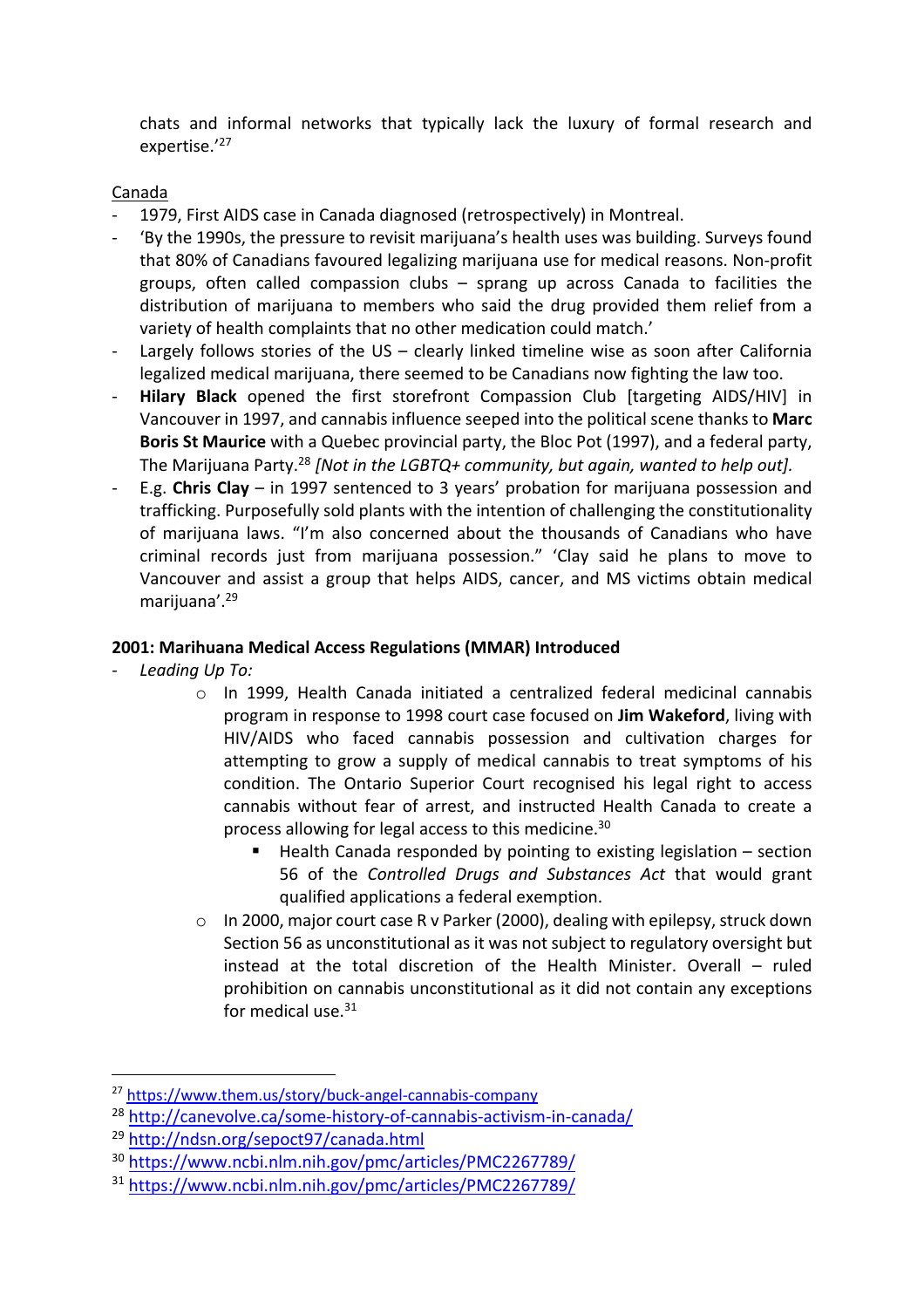- *Main event:* On 30 July 2001, the Marihuana Medical Access Regulations (MMAR) came into force to replace Section 56 thanks to research conducted by Health Canada. The government stated, 'these regulations replace the current exemption process with a formal and more transparent process… access to marihuana will be granted under these Regulations in special medical circumstances only: serious medical conditions, including terminal diseases, where conventional treatments may not provide adequate symptomatic relief... Category 1 is for patients who have terminal illnesses with a prognosis of death within 12 months… category 2 is for patients who suffer from specific symptoms associated with some serious medical conditions (examples include weight loss in patients with AIDS/HIV in a non-terminal situation)'. Note, under 'therapeutic claims and uses', it states it's for 'nausea and vomiting associated with cancer and AIDS therapies' and 'wasting syndrome: to stimulate appetite and produce weight gain in AIDS and cancer patients.' 32

## **More Recent Times**

- 2007 study found 'as many as one-third of people living with HIV/AIDS self-medicate with cannabis for relief of physical and stress-related symptoms. Although cannabis remains a controlled substance in Canada, legal access has been granted to people with HIV/ AIDS and other serious illnesses under the Marihuana Medical Access Regulations (MMAR) since 2001. Several years into the programme, however, few Canadians (approx. 1400) have obtained MMAR approval, suggesting obstacles still remain… most (87% of respondents) who reported using cannabis as a medicine continue to rely on illegal sources for their supply.<sup>'33</sup>
- In 2014, Canadian for Fair Access to Medical Marijuana established to protect/ improve the rights of medical cannabis patients. $34$
- In 2016, patients who used cannabis for medical purposes, particularly those from the Canadian AIDS society, directly addresses the federal government Task Force on Marijuana Legalization and Regulation about their issues and concerns… Focused on 4 main topics: access to sources, affordability, variety of products, and research/ information needs.35

## Other reasons LGBTQ Community push for legalization of marijuana:

- LGBT community has: 1) Higher levels of stress & anxiety (weed helps treat it) 2) High rates of depression (depends on strain/ usage, but weed may help) 3) Higher rates of substance abuse (marijuana legalization may help road to recovery) 36
- Mass-incarceration Criminalisation also disproportionately affects LGBTQ people because:
	- $\circ$  A: Drugs used by LGBTQ more than by other groups at least twice as likely than heterosexual peers to use illegal drugs - 'stressors faced by LGBTQ teens, such as

<sup>32</sup> http://gazette.gc.ca/rp-pr/p2/2001/2001-07-04/pdf/g2-13514.pdf

<sup>33</sup> https://www.ncbi.nlm.nih.gov/pubmed/17453590

<sup>34</sup> https://www.cdnaids.ca/patients-who-use-cannabis-for-medical-purposes-speak-to-thetask-force-on-marijuana-legalization-and-regulation/

<sup>35</sup> https://www.cdnaids.ca/patients-who-use-cannabis-for-medical-purposes-speak-to-thetask-force-on-marijuana-legalization-and-regulation/

<sup>36</sup> https://cannabis.net/blog/opinion/how-is-cannabis-legalization-benefiting-the-lgbt-community